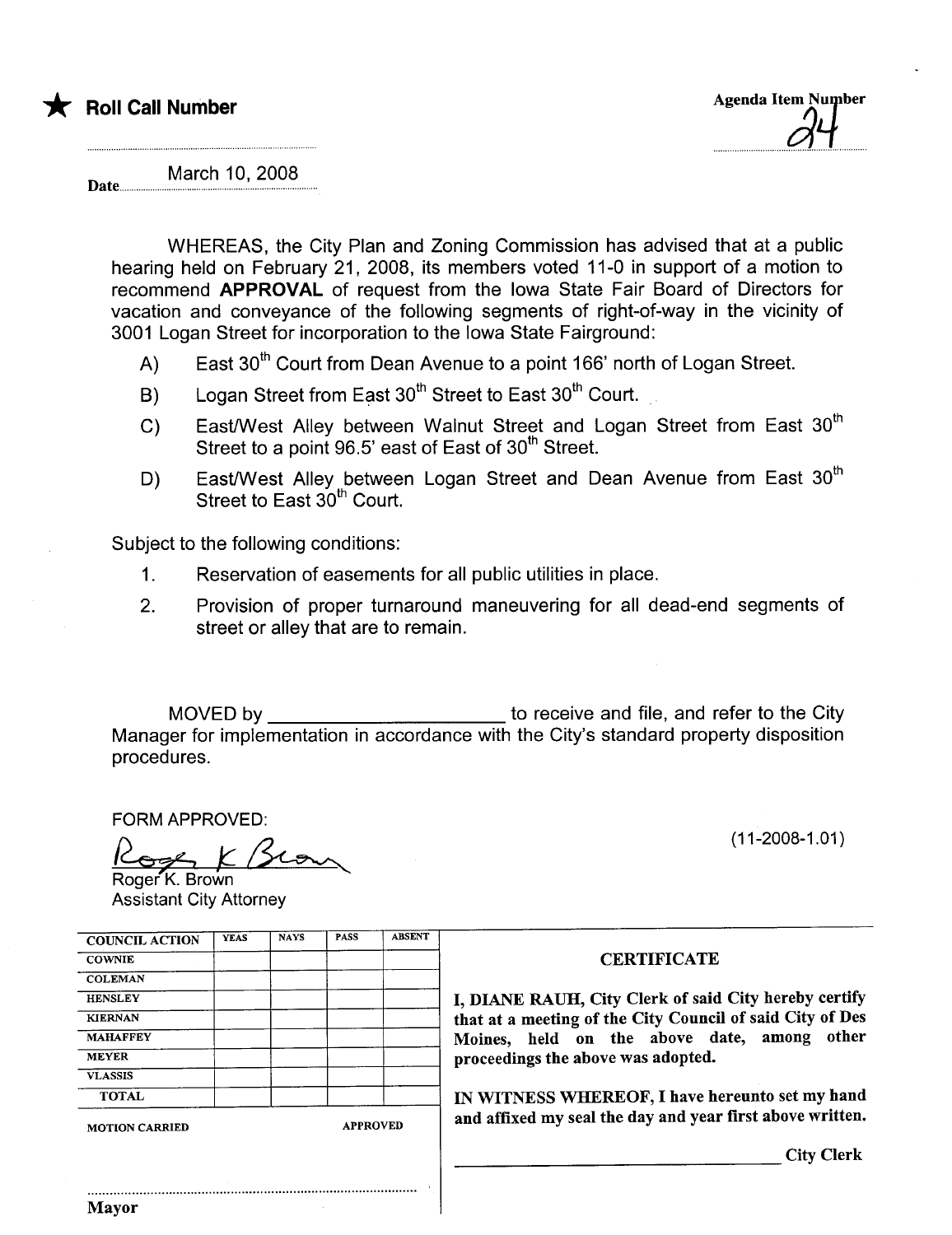| Request from the lowa State Fair Board of Directors for vacation and conveyance in |                     |                                                                                                                                                                         |            |   |              |                  | File #               |    |              |              |
|------------------------------------------------------------------------------------|---------------------|-------------------------------------------------------------------------------------------------------------------------------------------------------------------------|------------|---|--------------|------------------|----------------------|----|--------------|--------------|
| the vicinity of 3001 Logan Street.                                                 |                     |                                                                                                                                                                         |            |   |              |                  |                      |    |              | 11-2008-1.01 |
| <b>Description</b><br>of Action                                                    |                     | Vacate and convey segments of right-of-way in the vicinity of 3001 Logan Street for<br>incorporation to the lowa State Fairground.                                      |            |   |              |                  |                      |    |              |              |
| 2020 Community<br><b>Character Plan</b>                                            |                     | Public/Semi-Public                                                                                                                                                      |            |   |              |                  |                      |    |              |              |
| Horizon 2025<br><b>Transportation Plan</b>                                         |                     | No Planned Improvements                                                                                                                                                 |            |   |              |                  |                      |    |              |              |
| <b>Current Zoning District</b>                                                     |                     | "R1-60" One-Family Low-Density Residential District,<br>"C-1" Neighborhood Retail Commercial District,<br>"C-2" General Retail and Highway-Oriented Commercial District |            |   |              |                  |                      |    |              |              |
| <b>Proposed Zoning District</b>                                                    |                     |                                                                                                                                                                         | <b>N/A</b> |   |              |                  |                      |    |              |              |
| <b>Consent Card Responses</b>                                                      |                     |                                                                                                                                                                         | In Favor   |   | Not In Favor |                  | Undetermined         |    | % Opposition |              |
| Inside Area                                                                        |                     |                                                                                                                                                                         |            |   |              |                  |                      |    |              |              |
|                                                                                    | <b>Outside Area</b> |                                                                                                                                                                         | ი          |   |              |                  |                      |    |              |              |
| <b>Plan and Zoning</b>                                                             |                     | Approval                                                                                                                                                                |            | x |              |                  | Required 6/7 Vote of |    |              |              |
| <b>Commission Action</b>                                                           |                     | Denial                                                                                                                                                                  |            |   |              | the City Council |                      | No |              | X            |

## Iowa State Fair Board - E 30th Court and Logan Street

# Capitol Ave  $30<sub>th</sub>$ E Walnut St E Walnut St E 31st Ct E 32nd St Logan Ave Β Logan Ave l E31et Ct Ď Dean Ct 2rd ā DRI

11-2008-1.01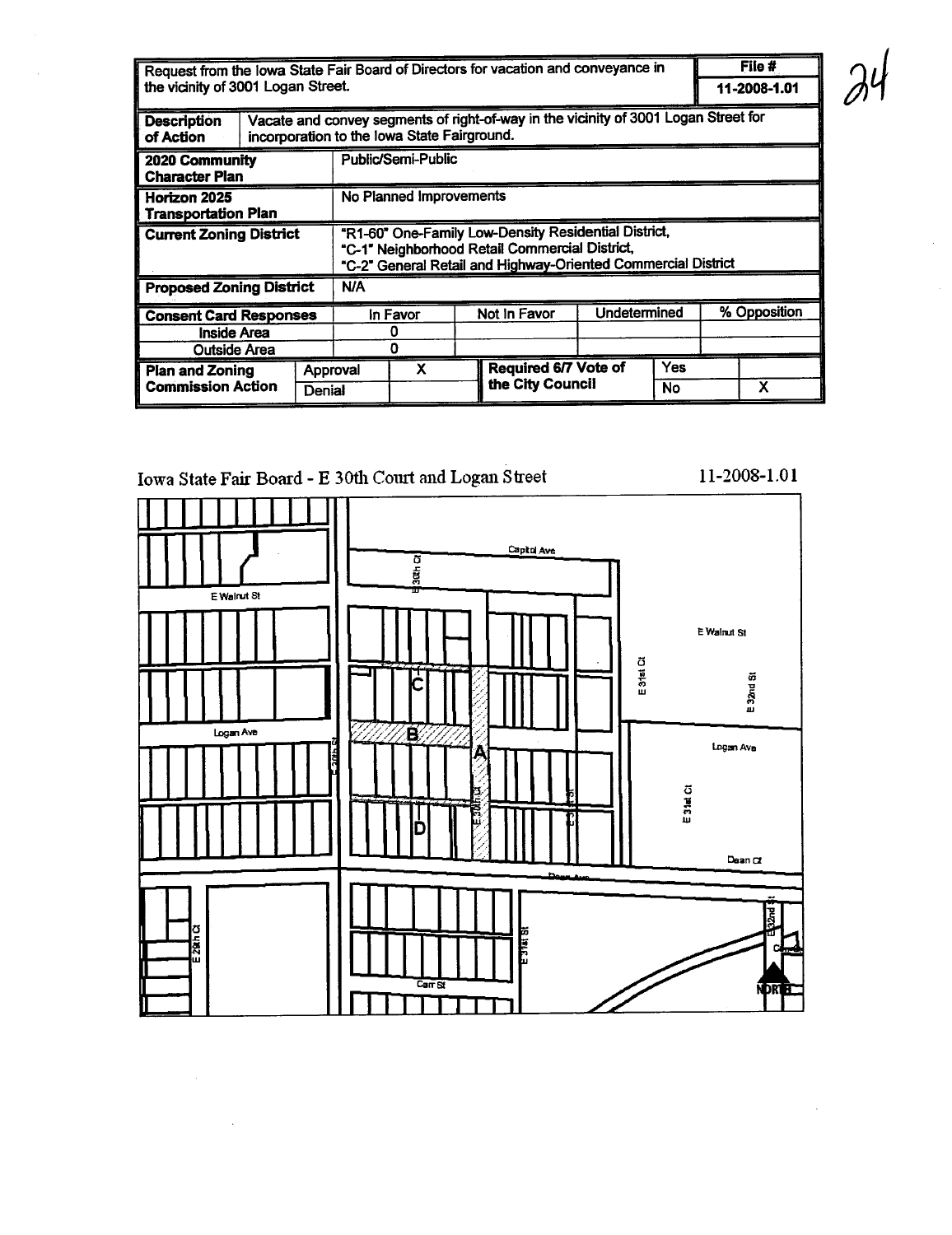March 10, 2008

Honorable Mayor and City Council City of Des Moines, Iowa

Members:

Communication from the City Plan and Zoning Commission advising that at their meeting held February 21,2008, the following action was taken:

#### COMMISSION RECOMMENDATION:

After public hearing, the members voted 11-0 as follows:

|                                                          | Commission Action:                                                                                                                                                                                                                                                                                                                                                                                                                                                                  | Yes                       | <b>Nays</b> | Pass | Absent                    |  |  |  |
|----------------------------------------------------------|-------------------------------------------------------------------------------------------------------------------------------------------------------------------------------------------------------------------------------------------------------------------------------------------------------------------------------------------------------------------------------------------------------------------------------------------------------------------------------------|---------------------------|-------------|------|---------------------------|--|--|--|
|                                                          | Leisha Barcus                                                                                                                                                                                                                                                                                                                                                                                                                                                                       | $\mathsf{X}$              |             |      |                           |  |  |  |
|                                                          | David Cupp                                                                                                                                                                                                                                                                                                                                                                                                                                                                          |                           |             |      | $\boldsymbol{\mathsf{X}}$ |  |  |  |
|                                                          | <b>Shirley Daniels</b>                                                                                                                                                                                                                                                                                                                                                                                                                                                              | X                         |             |      |                           |  |  |  |
| ITY OF DES MOINES                                        | Dann Flaherty                                                                                                                                                                                                                                                                                                                                                                                                                                                                       | X                         |             |      |                           |  |  |  |
|                                                          | <b>Bruce Heilman</b>                                                                                                                                                                                                                                                                                                                                                                                                                                                                | $\mathsf{X}$              |             |      |                           |  |  |  |
|                                                          | Jeffrey Johannsen                                                                                                                                                                                                                                                                                                                                                                                                                                                                   |                           |             |      | X                         |  |  |  |
|                                                          | Greg Jones                                                                                                                                                                                                                                                                                                                                                                                                                                                                          | X                         |             |      |                           |  |  |  |
| <b>CITY PLAN AND ZONING COMMISSION</b><br>RMORY BUILDING | <b>Frances Koontz</b>                                                                                                                                                                                                                                                                                                                                                                                                                                                               | X                         |             |      |                           |  |  |  |
| 602 ROBERT D. RAY DRIVE                                  | Kaye Lozier                                                                                                                                                                                                                                                                                                                                                                                                                                                                         | $\mathsf{X}$              |             |      |                           |  |  |  |
| DES MOINES, IOWA 50309-1881<br>(515) 283-4182            | Jo Anne Corigliano                                                                                                                                                                                                                                                                                                                                                                                                                                                                  | $\boldsymbol{\mathsf{X}}$ |             |      |                           |  |  |  |
|                                                          | <b>Brian Millard</b>                                                                                                                                                                                                                                                                                                                                                                                                                                                                | X                         |             |      |                           |  |  |  |
| ALL-AMERICA CITY<br>1949, 1976, 1981<br>2003             | <b>Mike Simonson</b>                                                                                                                                                                                                                                                                                                                                                                                                                                                                |                           |             |      | X                         |  |  |  |
|                                                          | <b>Kent Sovern</b>                                                                                                                                                                                                                                                                                                                                                                                                                                                                  | X                         |             |      |                           |  |  |  |
|                                                          | Tim Urban                                                                                                                                                                                                                                                                                                                                                                                                                                                                           | X                         |             |      |                           |  |  |  |
|                                                          | Marc Wallace                                                                                                                                                                                                                                                                                                                                                                                                                                                                        |                           |             |      | $\boldsymbol{\mathsf{X}}$ |  |  |  |
|                                                          |                                                                                                                                                                                                                                                                                                                                                                                                                                                                                     |                           |             |      |                           |  |  |  |
|                                                          | APPROVAL of request from the lowa State Fair Board of Directors for vacation and<br>conveyance of the following segments of right-of-way in the vicinity of 3001 Logan<br>$(11-2008-1.01)$<br>Street for incorporation to the Iowa State Fairground                                                                                                                                                                                                                                 |                           |             |      |                           |  |  |  |
|                                                          | East 30 <sup>th</sup> Court from Dean Avenue to a point 166' north of Logan Street.<br>A)<br>Logan Street from East 30 <sup>th</sup> Street to East 30 <sup>th</sup> Court.<br>B)<br>East/West Alley between Walnut Street and Logan Street from East 30 <sup>th</sup><br>C)<br>Street to a point 96.5' east of East of 30 <sup>th</sup> Street.<br>East/West Alley between Logan Street and Dean Avenue from East 30 <sup>th</sup><br>D)<br>Street to East 30 <sup>th</sup> Court. |                           |             |      |                           |  |  |  |
|                                                          | Subject to the following conditions:                                                                                                                                                                                                                                                                                                                                                                                                                                                |                           |             |      |                           |  |  |  |
|                                                          | Reservation of easements for all public utilities in place.<br>1.<br>Provision of proper turnaround maneuvering for all dead-end segments of<br>2.<br>street or alley that are to remain.                                                                                                                                                                                                                                                                                           |                           |             |      |                           |  |  |  |
|                                                          | <b>Written Responses</b><br>0 In Favor<br>0 In Opposition                                                                                                                                                                                                                                                                                                                                                                                                                           |                           |             |      |                           |  |  |  |

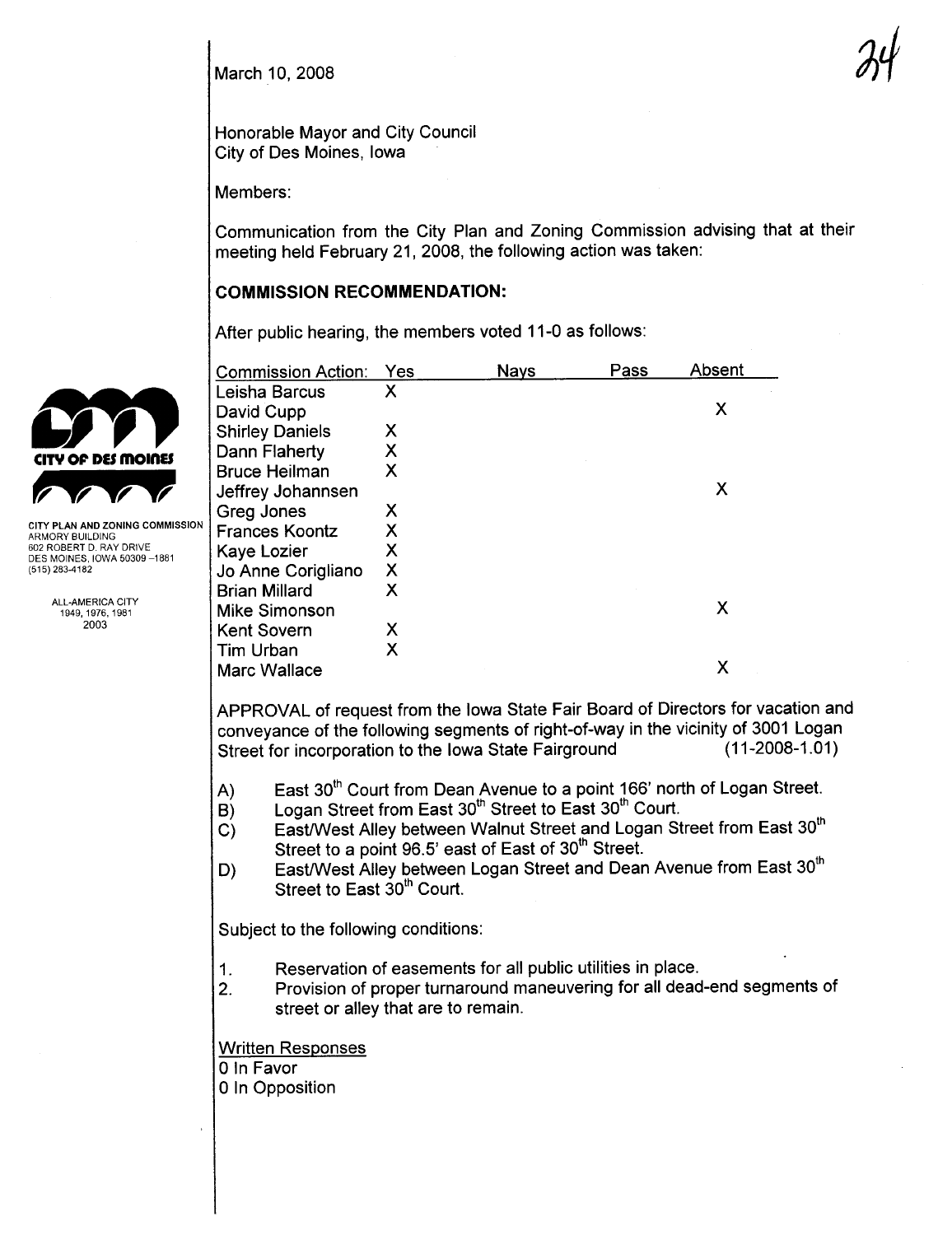#### STAFF RECOMMENDATION AND BASIS FOR APPROVAL

Staff recommends approval of the requested vacation and conveyance of rights-of-way subject to the following conditions:

- 3. Reservation of easements for all public utilities in place.
- 4. Provision of proper turnaround maneuvering for all dead-end segments of street or alley that are to remain.

#### STAFF REPORT

#### I. GENERAL INFORMATION

- 1. Purpose of Request: The Iowa State Fair Board is looking to expand the Fairground with an off-street parking lot and has acquired most of the properties between East Walnut Street and Dean Avenue from East 30<sup>th</sup> Street to East 30<sup>th</sup> Court. This application is a requesting for most of the intervening street and alley rights-of-way surrounding these properties.
- 2. Size of Site: Approximately 1.23 acres of right-of-way (53,612 square feet)
- 3. Existing Zoning (site): "R1-60" One-Family Low-Density Residential District, Limited "C-2" General Retail and Highway Oriented Commercial District (only permitted use is tire repair and sales), and "C-1" Neighborhood Retail Commercial District.
- 4. Existing Land Use (site): Unpaved street and alley right-of-way.
- 5. Adjacent Land Use and Zoning:
- North "R1-60", Use is Iowa State Fairground.
- South "R1-60", Uses are
- East "R1-60", Use is Iowa State Fairground.
- West Limited "C-2", "C-1", Uses are retail commercial buildings and State fair volunteer headquarters on the east side of East 30<sup>th</sup> Street and Gerri's Tavern, S&H Electric, used car dealership, and Fairground Hardware on the west side of East 30<sup>th</sup> Street.
- 6. General Neighborhood/Area Land Uses: The subject property is located within an area previously developed with low density residential use between the State Fairground and the former State Highway 46 commercial corridor (East 30<sup>th</sup> Street).
- 7. Applicable Recognized Neighborhood(s): Fairground Neighborhood, Laurel Hil Neighborhood.
- 8. Relevant Zoning History: Property located at 221 East 30<sup>th</sup> Street was zoned to a Limited "C-2" on October 17, 1988 only permitting "C-1" permitted uses and a use vehicle display lot. Property located at 229 East 30<sup>th</sup> Street was zoned to a Limited "C-2" on June 22, 1987 with the only permitted use as a tire repair and sales business.
- 9. 2020 Community Character Land Use Plan Designation: Public/Semi-Public.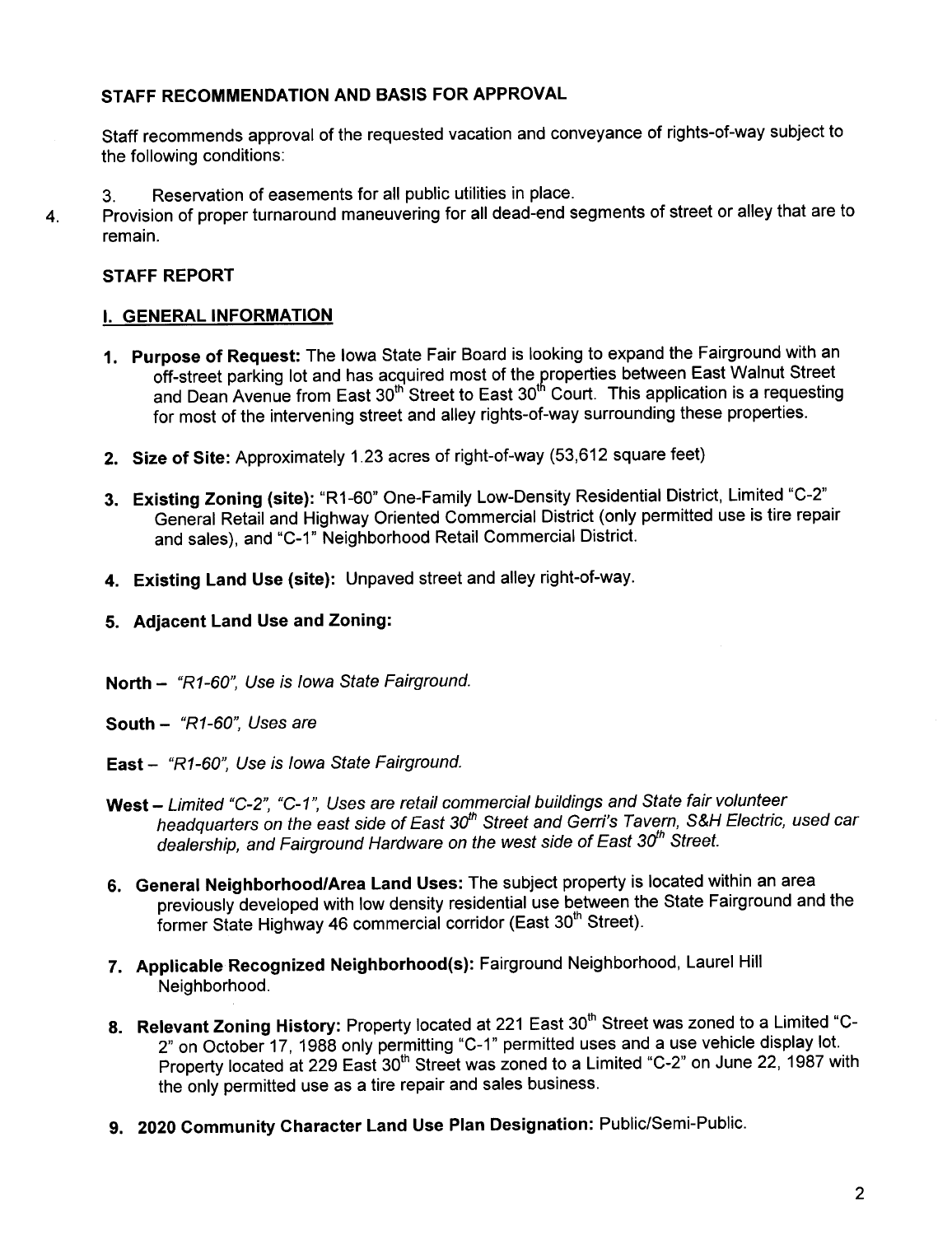10. Applicable Regulations: The Commission reviews all proposals to vacate land or air rights dedicated for a specific public purpose, such as for streets and parks, to determine whether the land or air rights are still needed for such purpose or may be released (vacated) for other use. The recommendation of the Commission is forwarded to the City CounciL.

### II. ADDITIONAL APPLICABLE INFORMATION

- a. Drainage/Grading: Any off-street parking area developed on the subject property is subject to meeting post construction run-off requirements for any drainage that will enter the City's public storm sewer system.
- b. Utilities: Des Moines Waterworks indicates that there is an 8" water main in the subject portion of Logan Street. They request that any vacation be subject to reservation of utilty and access easements.

Mid-American Energy indicates that there is overhead three-phase electrical along with poles and lighting within the requested portions of Logan Street and East 30<sup>th</sup> Court. Also there is 2" buried gas main within the requested portion of Logan Street. They are requesting easement comparable to the existing right-of-way for the operation and maintenance of the utilities.

Public Works indicates that there are sanitary sewer mains in the requested segments of East Walnut Street, Logan Street, and East 30<sup>th</sup> Court. Public Works staff recommends that the City reserve easements for all of the sanitary sewers within these rights-of-way. Overtime as the sewers serve only facilities for the Fairground, the State may request abandonment of those sewers and take over their maintenance. The 21" sanitary sewer in East  $30<sup>th</sup>$  Court will have to be maintained for public purposes outside the Fairground property.

1. Traffic/Street System: Traffic Engineering staff did not believe removal of the street and alley rights-of-way will negatively impact the surrounding street network. Public street and alley access is being preserved for all existing private property owners that will remain. The applicant has agreed to develop the proper turnarounds for remaining segments of East Walnut Street and the east-west alley between East Walnut Street and Logan Street.

#### SUMMARY OF DISCUSSION

There was no one in the audience to speak on this item.

Fran Koontz: Moved to approve the requested vacation and conveyance of rights-of-way subject to the following conditions:

- 1. Reservation of easements for all public utilities in place.
- 2. Provision of proper turnaround maneuvering for all dead-end segments of street or alley that are to remain.

Motion passed 11-0.